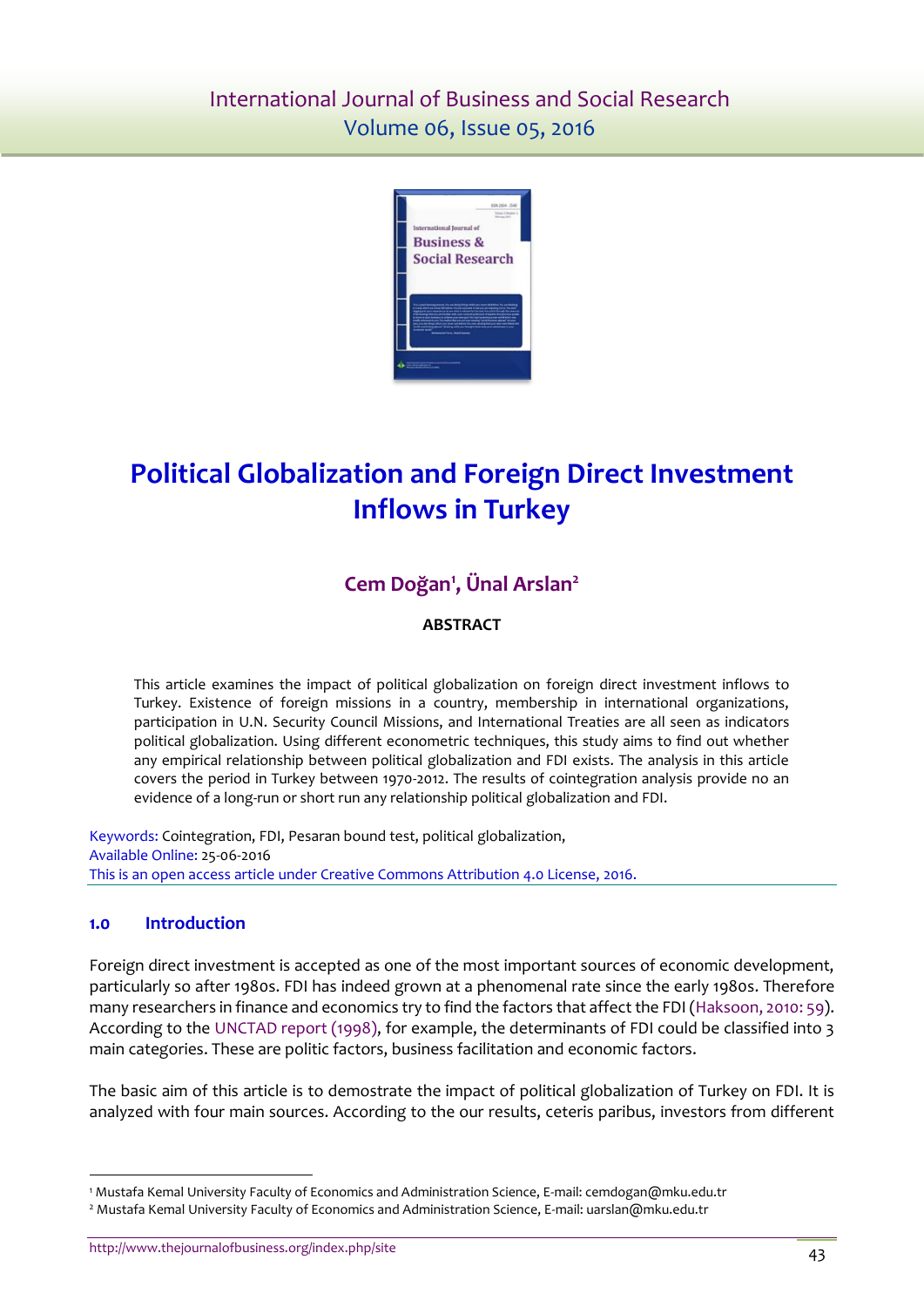countries are likely to invest in Turkey. Thus the relation between political globalization and FDI into Turkey is positive.

The stock of FDI in Turkey was only **\$** million in 1971, and up until 1980 the avarage annual inflow of FDI was only \$ 90 million. As Balasubramanyam (1996) shows, this was far less than other comparable countries, and FDI did not increase significantly for most of the 1980s [\(Loewendhal and Ertugal, 2000: 3\)](#page-5-2).

This article contains six sections. In section two we give Literature Review of FDI and political globalisation. In section three Turkey and Foreign Direct Investment. In section four empirical Analysis that the realtionship between FDI and political globalisation is examined. In the last section we present empirical results and then conclude the results.

#### **2.0 Literature review**

In recent years hundreds of theoreretical and empirical studies have tried to explain these kind of questions; what drives decisions on where to invest? How do countries, especially developing and under developed countries attact foreign direct investment and which conditions are conveinent for FDI.

The findings are related with these kind of questions presented in the literature that several factors could facilitate or hinder foreign direct investment inflows. So modeling FDI is a complicated task because so many variables are involved (Mohsin and Zurawicki, 2002: 291). However, several studies have analysed the relationship between FDI and many things. Coughlin, Terza and Arromdee (1991) found for 1981 – 1983 within the United States that states with higher per capita incomes and higher densities of manufacturing activity attracted relatively more foreign direct investment [Habib and Zurawicki \(2002\),](#page-5-0) in their article analysed the impact of corruption on foreign direct investment. The results showed that although their perceived high corruption China, Brazil, Thailand and Mexico attract large flows of FDI, Belgium, which is smilarly rated on corruption (by Transparency International) attracts substantial FDI.

[Brewer \(1993\),](#page-4-0) indicated that, the effects on FDI of government policies, morover depend on the relative cross – national changes in policy as well as the cross – national differences in the levels of policies[. Busse](#page-4-0)  [and Hefeker \(2005\),](#page-4-0) using different econometric techniques for a data sample of 83 developing countries and the period 1984 to 2003, explained that investment conflict, ethnic tensions and democratic accuntability are important determinants of FDI flows.

[Kenyon and Margalit \(2014\),](#page-5-3) they have analyazed the emprical relationship between treaty signing and FDI inflows. They showed that signing of intenational economic treaties can help boost foreign investment inflow via its direct effect on the opportunities to benefit from expanded commerce.

[Kilmek \(2015\)](file:///C:/Users/HP/Downloads/International%23Kilmek) in his article examined the relationship between quality of instituonal enviroment and FDI inflows. Using cross – sectional and panal data techiniques, he found that quality of instituonal enviroment plays important role in the process of capital abroad in the form of FDI for 125 economies across 7 geographic regions over the period of time 1996–2011. [Anghel \(2004\),](#page-4-1) argues that countries whose governments are hishing ranked according to various indices tend to do better in attracting foreign direct investment. According to the findings of her research countries with corrupt, less efficent governments tent to be less attractive for foreign investors. [Madeni and Nobakth \(2014\),](#page-5-4) in their article accounted for the political determinant of foreign direct investment inflows for 31 Upper – Middle – Income Countries (UMCs) over the period of 1990 – 2011. The main findings of the emprical analysis are that democracy enhances FDI toward UMCs.

On the Contrary [Castro \(2014\),](#page-5-5) found that there is no relationship between democracy and FDI. He claimed that Although lagged FDI is statistically significant and positively correlated with FDI inflows, democracy is not statistically signifcant and it has a limited effect on FDI.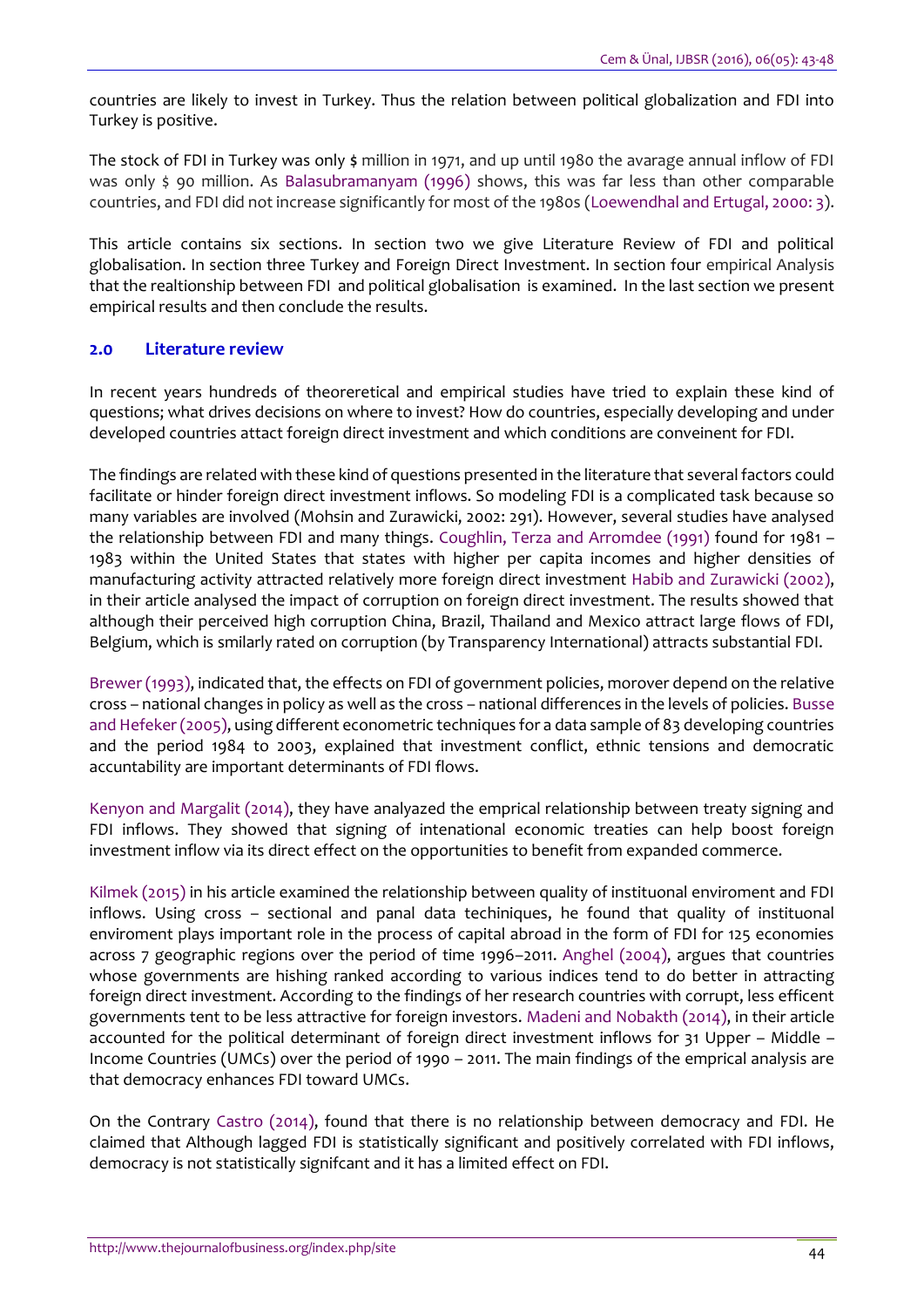[Hakro and Ghumro \(2011\),](#page-5-0) in their article analysis the determinants of FDI flows and to quantify relevent policy shocks for Pakistan economy, by using dynamic econometric VAR model. Their analysis showed that the investment enviroment improving factor statistically significant not only in short run but also in long run. [Krifa and Matei \(2010\),](file:///C:/Users/HP/Downloads/International%23Kilmek) explained by applying two panel models : a fixed effect model and a dynamic panel model (the Arellano – Bond GMM estimator) for a data sample of 33 developing countries covering the period 1996 – 2008 that reduced levels of political risk, are associated with an increase in FDI inflows and the business operation conditions appear as an important determinant of the FDI.

[Büthe and Milner \(2008\),](#page-4-0) explained by focusing on a particular type of international institution that international institutİons increase the credibility of government commitments and these institutions affect FDI by giving foreign investor access to markets for inputs and outputs

[Nuno Carlos Leitao \(2012\),](#page-5-5) in his article argued and provided that globalization has positive effect on FDI. Using static and dynamic panel data techiques he showed that market size, globalization, openness trade and urban population are important for the countries selected are members of OECD in between 1990 – 2008. [Caroline Witte et al., \(2015\)](#page-5-5) in their article analyazed what drives MNEs to select low income Sub – Sahran Africa countries. They found that poltic conflict has a negative effect on propensity of a MNE to invest a location. Using a unique dataset comprised of grenfield FDI in low income Sub- Sahran they also showed that the coefficent of colony variable is positive and higly significant, indicatng that MNEs from former colonizer are more likely to invest in a location. Coupet and Mayer (2005), based their study on the relationship between FDI and instititional determinants. They found that institutions mater independently of GDP per capita. According to the their empirical results, for a sample 52 countries, public efficiency in broad sense as a major determinant of invard FDI. [Brunetti and Woder \(1998\),](#page-4-0) by using large number of uncertainty varaibles in a standardized data set, showed that there is negative association between political violance and FDI. [Biglaise and De Rounen \(2006\),](#page-4-2) they have analyzed the determinants of FDI inflows in Latin America for 14 countries between 1980 and 1996. By using panal data techinique, they found that most economic reforms have limited effect on FDI flows. They also pointed out that international capital liberalization and privatization are unlikely to attract foreign interests and regime type seems to have little impact on foreign investors.

## **3.0 Turkey and foreign direct ınvestment**

Although liberalization programme and export oriented strategy of development initiated in the early 1980s, Turkey was one of the lowest recipents of FDI among the developing countries until 2000s. During the 1980s cummulative inflows of FDI was about **\$**0,168 billion or 0,86 % of gross domestic invertment [\(Vural and Zortuk, 2011:15\)](#page-5-6). Because of the unstable political scene, Turkey was not able to utilise its economic growth in 1990s [\(Demir, 2013\)](#page-5-7). Thus, in terms of international capital with the cumulative FDI/ GNP ratio and the per capita cumulative FDI was well below the avarage (17.3%) for Turkey (4.4%). Morover this ratio was 28 % in developing countries (Akgüç and Ucal, 2003: 9).

In Conclusion, although Turkey shifted to free market economy gradually, FDI flows and export volume remained at low levels during the period 1980 – 2001 because of the financal crises and political instability [\(Bayar, 2014: 26\)](#page-4-2). Come to 2000s a key feature of the Turkish economy over the last decade has been the robust economic growth with an average annual rate of 5 percent. This remarkable performance of growth together with prudent fiscal policies and major structural reforms has integrated the Turkish economy into the globalized world, while transforming Turkey into one of the major recipients of FDI in its region. Turkey has become the 13th most attractive FDI destination in the world by \$123 billion of FDI in the past decade ([Dalgıç, at a](#page-5-7)l., 2012: 10).

## **4.0 Empirical analysis**

The co-integration relationship between globalization and foreign direct investments in Turkey has been analyzed in the empirical part of this work, using annual data for 1970-2012. Foreign direct investment data has been obtained from UNCTAD . KOF index has been used as political globalization data. It is first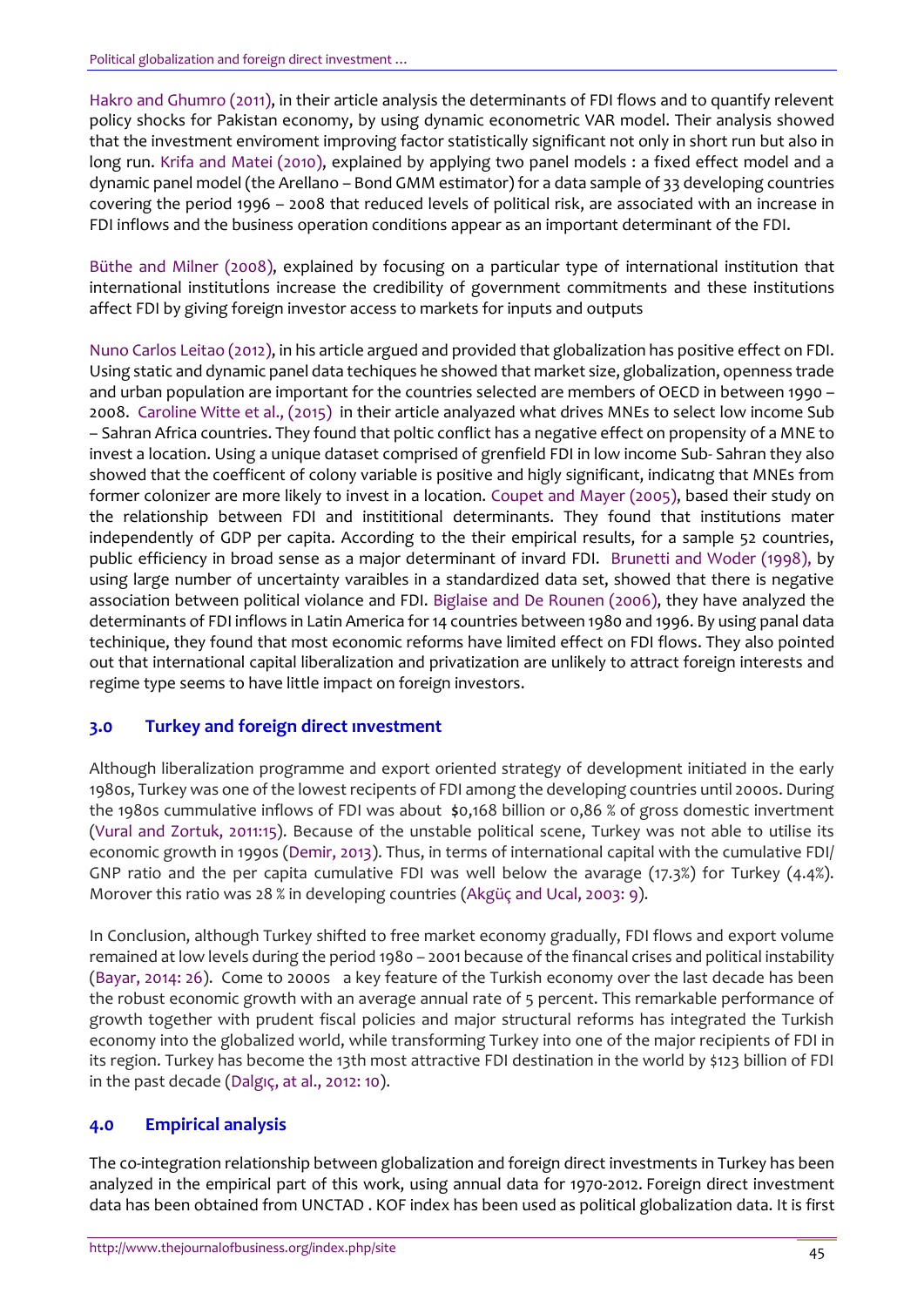| <b>Table 1: Unit Root Test Results</b> |            |                    |                       |                          |  |  |  |
|----------------------------------------|------------|--------------------|-----------------------|--------------------------|--|--|--|
| Variables                              | Model      | Mackinnon Critical | Augmented Dickey-     | Results                  |  |  |  |
|                                        |            | Values (5%)        | Fuller test statistic |                          |  |  |  |
| <b>FDI</b>                             | **         | $-2.943427$        | $-7.905179$           | 1(0)                     |  |  |  |
|                                        | $   * * *$ | $-3.520787$        | $-9.285521$           | I(0)                     |  |  |  |
|                                        | $   $ **** | $-1.951000$        | -3.987709             | $\mathsf{I}(\mathsf{o})$ |  |  |  |
|                                        | $V$ *****  |                    |                       |                          |  |  |  |
| <b>POLGLB</b>                          | $ ** $     | $-2.933158$        | $-0.769667$           | 1(1)                     |  |  |  |
|                                        | ***        | -3.520787          | $-1.966761$           | 1(1)                     |  |  |  |
|                                        | $   $ **** | $-1.948886$        | 1.866934              | 1(1)                     |  |  |  |
|                                        | $V$ *****  | $-2.935001$        | $-7.994112$           | $\mathsf{I}(1)$          |  |  |  |

necessay to perform unit root tests in order to determine whether any relationship exists between FDI and political globalization.

For this purpose, stationarity of variables were done using Augmented Dickey Fuller (ADF) test. Augmented Dickey Fuller (ADF) test contains three different regression equations.

$$
\Delta Y_t = \mu Y_{t-1} + \sum_{i=2}^p \beta_i \Delta Y_{t-i+1} + u_t \tag{1}
$$

$$
\Delta Y_t = \alpha_0 + \mu Y_{t-1} + \sum_{i=2}^p \beta_i \Delta Y_{t-i+1} + u_t
$$
\n(2)

$$
\Delta Y_t = \alpha_0 + \alpha_{2t} + \mu Y_{t-1} + \sum_{i=2}^p \beta_i \Delta Y_{t-i+1} + u_t
$$
\n(3)

τ, τμ and τx statistics are used for the testing of μ = 0 (Dickey and Fuller (1981). To test joint hypothesis on the coefficient provide three additional F-statistics that name are  $\Omega_1$ ,  $\Omega_2$  and  $\Omega_3$ . The null hypothesis  $\mu = \alpha_0 = 0$  is tested by equation  $\Omega_1$  using statistics.  $\Omega_2$  is tested by taking a time trend in regression, -i.e. by using (4.3) - joint hypothesis  $\alpha_0 = \mu = \alpha_2 = 0$  statistics. Finally  $\mu = \alpha_2 = 0$  joint hypothesis is tested using statistics  $\Omega_3$  [\(Enders,](#page-5-8) 1995: 221-222). Within the scope of these regressions, FDI stability and POLGLB variables have been tested and the results were shown in Table 1. According to the results of the unit root tests, it can be said that the FDA data is constant, while POLGLB data contains a unit root and is first-degree cointegrated. Therefore, [Peseran,](#page-5-9) et al., (2001) test has been used to determine the co-integration relationship.

#### 4.1 Co-integration test

Once it has been established that FDI series is stationary and, POLGLB series is cointedgrated in the first order, an unconstrained Vector Autoregression (VAR) model has been developed to determine the optimal level of delay to be employed in co-integration. Optimal lag number was determined as 1 using, LR test statistic (Likelihood Ratio), Final Prediction Error (FPE), Akaike Information Criterion (AIC), Schwarz Information Criterion (SC), Hannan-Quinn Information Criterion (HQ) .

Through the bounds test developed by [Peseran,](#page-5-9) et al., (2001), cointegration relationship can be investigated regardless of whether the series are I(0) or I(1) . For this purpose, firstly an Unrestricted Error Correction Model (UECM) was developed. Adopted version of this model for our study is as follows.

$$
\Delta FDI_t = \alpha_0 + \alpha_1 t + \sum_{i=1}^p \alpha_{2i} \Delta FDI_{t-i} + \sum_{i=0}^p \alpha_{3i} \Delta POLGLB_{t-i} + \alpha_4 FDI_{t-1} + \alpha_5 POLGLB_{t-1} + u_t
$$

F test is calculated for detecting the presence of the co-integration relationship. The basic hypothesis for the F-testing is,  $H_0: \alpha_4 = \alpha_5 = 0$ . Calculated F test statistics is compared against the lower and upper critical values of [Peseran,](#page-5-9) et al., (2001). If the F statistic is smaller than the Peseran, lower critical value than it is concluded that no co-integration relationship exists. If the F statistics is between the lower and upper values, than no-conclusive comment can be made about the existence of a co-integration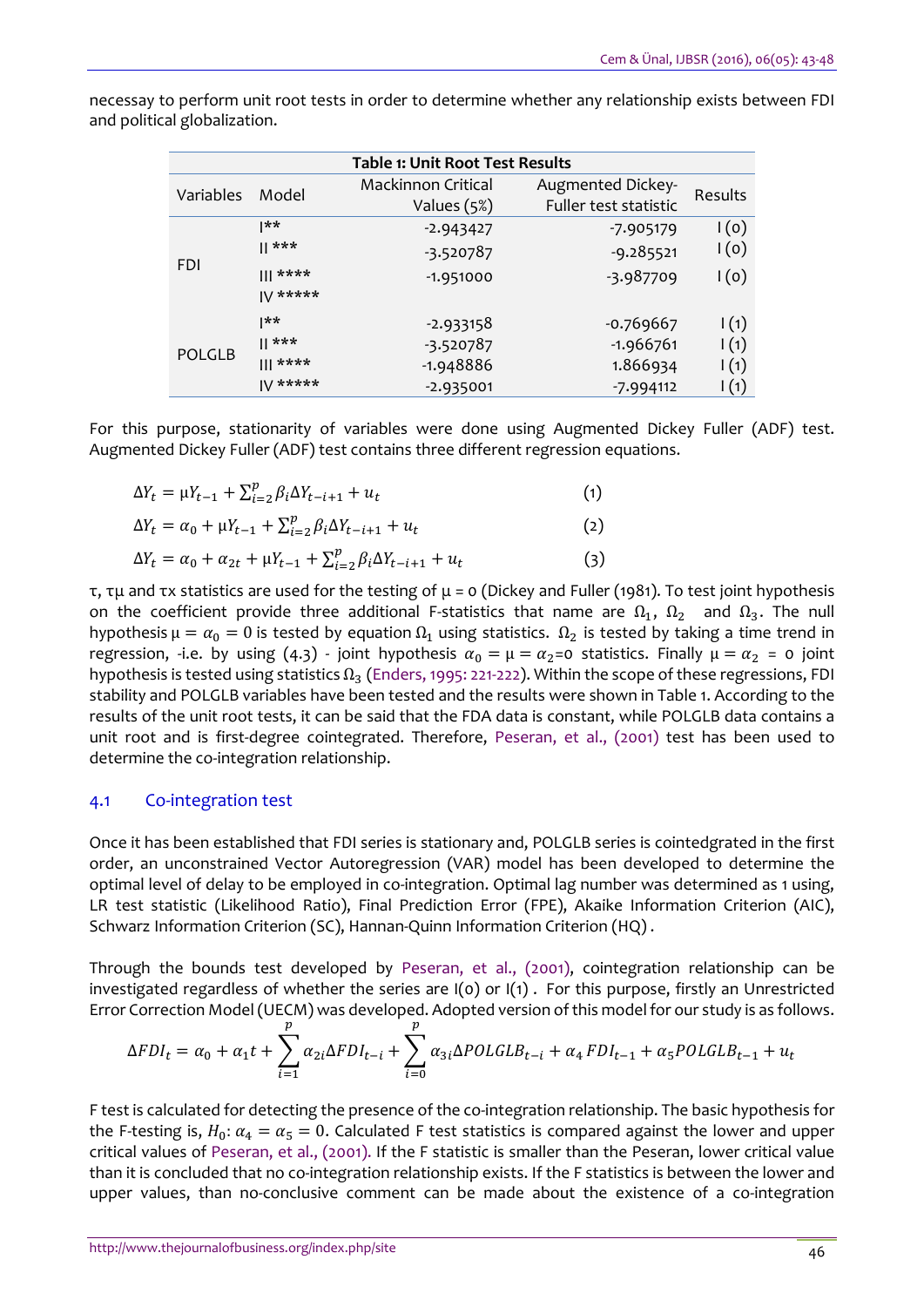relationship. Finally, if the F statistic is above the upper value, this indicates the presence of a cointegration relationship.

| <b>Table 2: Unrestricted Error Correction Model</b> |                     |                                 |             |  |  |
|-----------------------------------------------------|---------------------|---------------------------------|-------------|--|--|
|                                                     | <b>F-statistics</b> | Test Critical Values (level 5%) |             |  |  |
|                                                     |                     | lower limit                     | Upper Limit |  |  |
|                                                     | 3.095177            | 4.94                            | 5.73        |  |  |

Critical values were obtained from table C (iii) in Peseran, et al., [\(2001:300\)](#page-5-9) wherein . k is the number of independent variables.

Results obtained from the Unrestricted Error Correction model are shown in Table 2. According to these findings, as a result the analysis performed for the period between 1970 and 2012 in Turkey it was concluded that no co-integration relationship exists between Foreign Direct Investment and Political Globalisation.

#### **5.0 Conclusion**

The term "globalization" came into popular usage in the second half of the 1980s in connection with the huge surge of foreign direct investment (FDI) by multinational corparations [\(Gilpin, 2001:7\)](#page-5-10). Meanwhile many indicators shows that FDI's are determined not only by multinational corparations or firms, but also by culture, historical connection, and political regime in which economic operations are embedded. For this reason FDI's are strongly affected by social and political climate.

Because of the foreign direct investment is accepted one of the most important source of economic development many researchers try to find the factors that affect the FDI. The main theoretical determinants of FDI can be summarised as market access, transport costs, size of the host market, factor costs, trade barriers or openness and investment climate. However, empirical analysis for Turkey between the years of 1970-2012 indicate no cointegration relations between political globalisation and FDI.

#### **Reference**

- Alıcı, A. and Meltem, Ş. U., (2003). FDI Exports and Output Growth of Turkey : Causalty Analysis. Paper to be Presented at the European Trade Study Group (ETSG) Fifth Annual Conference 11 – 13 September 2003 in Madrid
- <span id="page-4-1"></span>Anghel, B., (2004). Do Institutions Affect Foreign Direct Investment. <http://www.webmeets.com/files/papers/SAE/2005/217/paperFDI.pdf> (Second Version 2005) (Date accessed; 08.04. 2016).
- Bayar, Y., (2014). Effects of Economsc Growth and FDI Inflows on Unemployment in Turkey. Investment Management and Financal Innovations,  $11(2)$ ,  $20 - 27$ .
- <span id="page-4-2"></span>Bigliase, G., and Rounen, K. De (2006). Economic Reforms and Inflows of Foreign Direct Investment in Latin America. Latin America Research Review. 41 (1), 51 – 75.
- Brewer, T. L.,(1993). Government Policies, Market Imperfections, and Foreign Direct Investment. Journol of International Business Studies. 24 (1 ) , 101 – 120.
- <span id="page-4-0"></span>Brunetti, A., and Beatrice W., (1998). Investment and Instituonal Uncertainty A Comparative Study of Different Uncertainty Measures. Weltwirtschafliches Archive, 134 (3), 513 – 533.
- Busse, M., and Hefeker, C., (2005). Political Risk, Institutions and Foreign Direct Investment. HWWA Discussion Papers 315.
- Büthe, T., and Helen V. M., (2008). The Politics of Foreign Direct Investment into Developing Countries: Increasing FDI Throught International Trade Agrements. American Journal of Political Science, 52 (4), 741- 762.